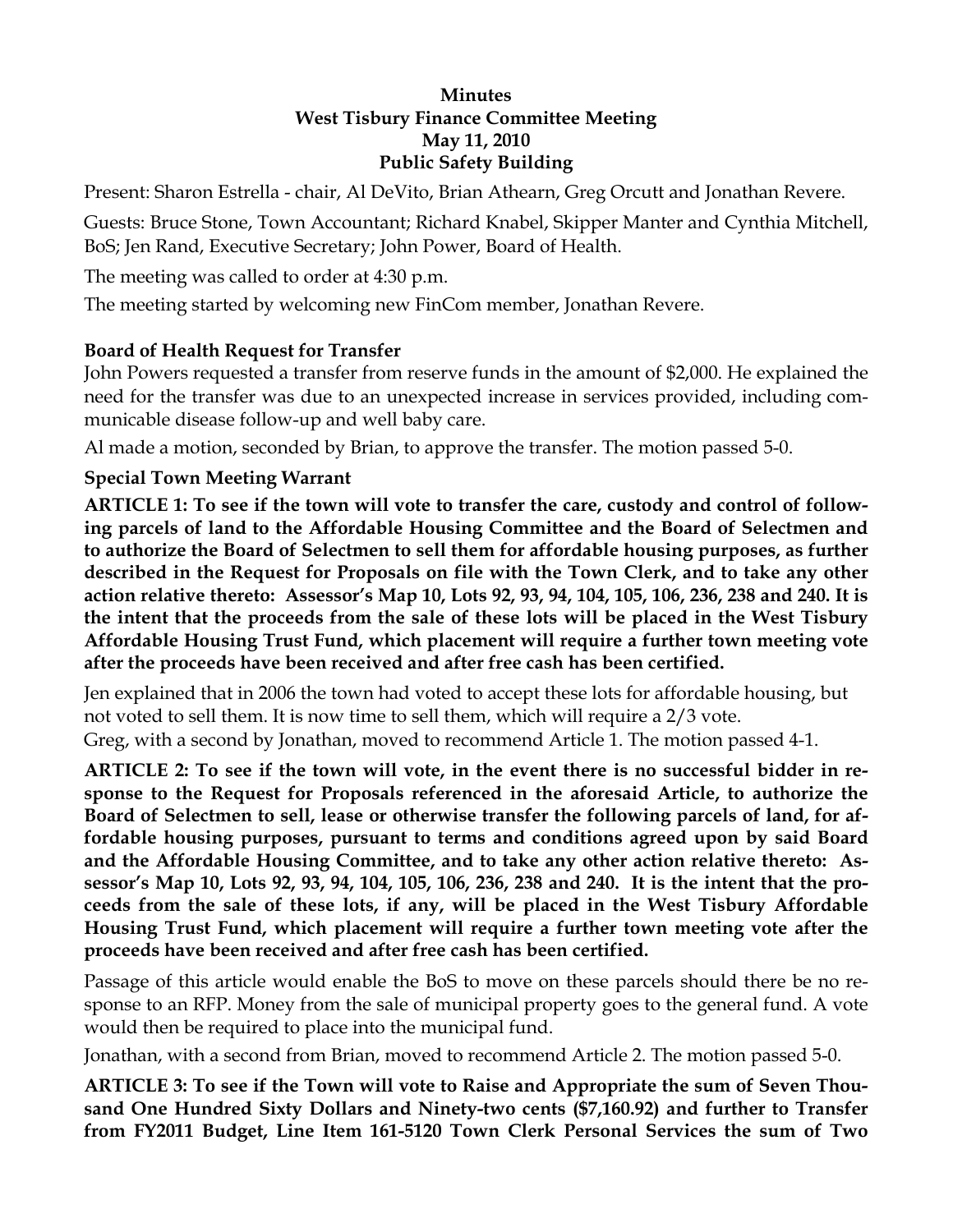**Thousand Five Hundred Dollars (\$2,500) and Line item 141-5120 Board of Assessors Personal Services the sum of Twenty Six Thousand Four Hundred Seventy-Eight Dollars and Forty-five Cents (\$26,478.45) to Line item 122-5120 Board of Selectmen Personnel Services for the purpose of funding a part-time Administrative Assistant Position. (***There will be no net gain in the number of employees in Town Hall as the Assessing Department is eliminating one position.)*

Cynthia explained the Assessors office is downsizing by eliminating the Administrative Assistant position. Data collection moved more quickly then anticipated and the responsibilities of that position have lessened. The BoS have recognized a need for a new position in the Town Hall. The person in this position would direct visitors to the office/person appropriate to their needs. They would also sell dog licenses, cover anyone on vacation, help with large projects (census, large mailings, copying, etc.). Performing these tasks would allow the people already employed at the Town Hall to work without interruptions. This position would be at 25 hrs./wk., 11:30-4:30 and would have full benefits. If the person leaving the Assessors office were to take the position, the pay would be at grade E, step 5. A new employ would be at grade E, step 1.

Greg, seconded by Al, made a motion to not recommend Article 3. The motion passed 4-1.

**ARTICLE 4: To see if the Town will vote to modify the Affordable Housing Trust bylaw to read as follows:** 

**There shall be a Board of Trustees of the West Tisbury Affordable Housing Trust Fund established, in this section called the Board, which shall include eleven trustees, including the Board of Selectmen, with the remaining members to be the non-selectmen members of the West Tisbury Affordable Housing Committee as appointed by the Board of Selectmen. Trustees shall serve be appointed for a one-year terms. not to exceed two years. A quorum of the Board of Trustees shall be six members a majority except when voting to appropriate funds or dispose of property and in that instance the minimum necessary members present shall be seven a majority plus one where at least one member of the Board of Selectmen is present.**

**The powers of the Board shall be carried on in furtherance of the purposes set forth in Massachusetts General Laws Chapter 44, Section 55C.** 

Jen explained that the language of Article 4 reflects what was originally voted.

Al, seconded by Brian, moved to recommend Article 4. The motion passed 4-1.

**ARTICLE 5: To see if the Town will vote to accept the provisions of H4105, "An Act Authorizing the Government Employers In The County Of Dukes County To Establish A Pooled Other Post –Employment Benefits Trust Fund," and vote to join the Trust, or take any action relative thereto.** 

Bruce noted that the state has, as yet, taken no action on this. The towns, however, have.

Jonathan, seconded by Brian, moved to recommend Article 5. The motion passed 5-0.

### **Other Business**

Brian expressed an interest in continuing with his role on the Capital Improvements Community. Jonathan made a motion, seconded by Al, for Brian to continue with the CIC, which passed 4-0-1.